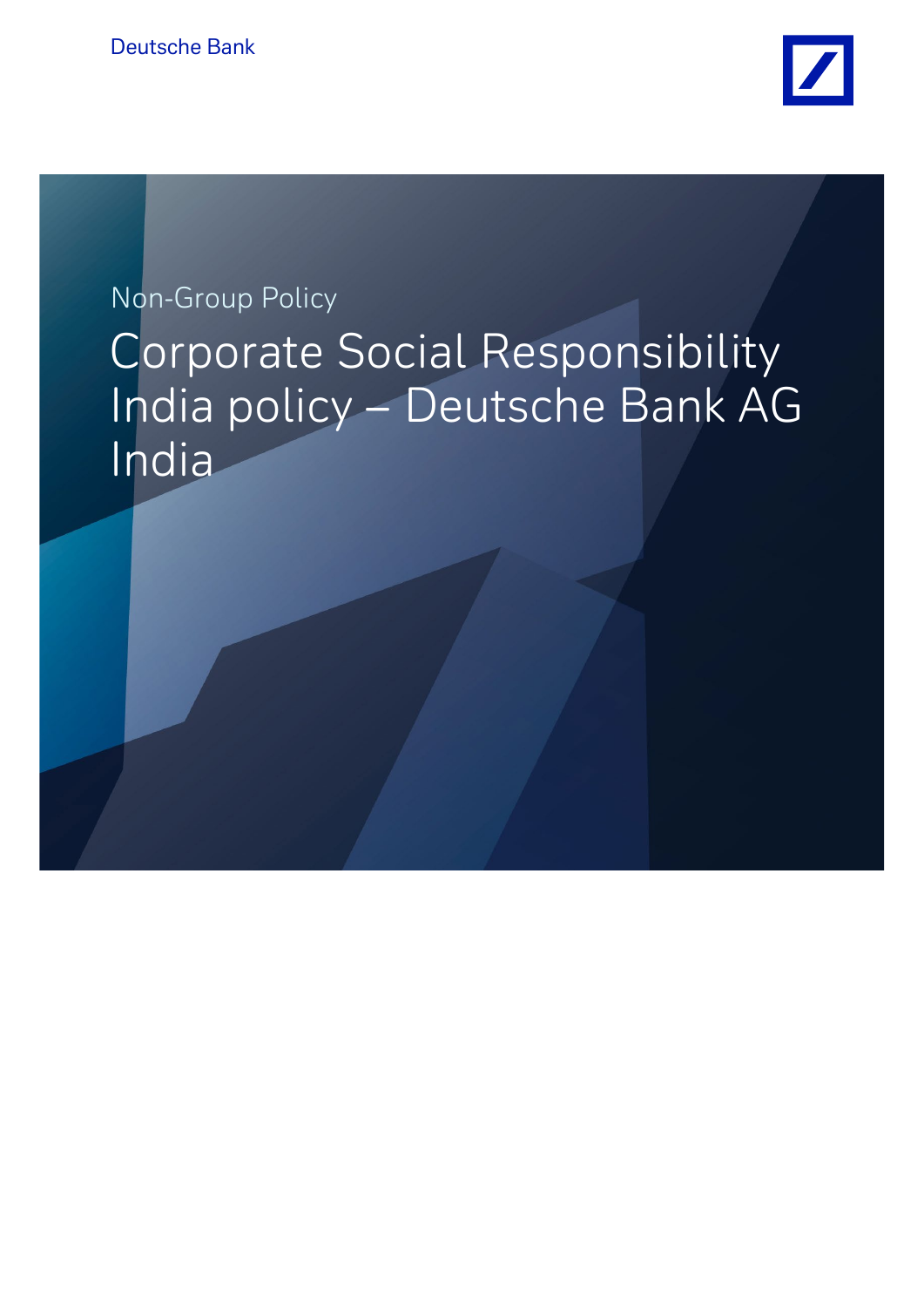# Table of Contents

| $\mathbf{1}$ . |    |
|----------------|----|
| 2.             |    |
|                |    |
| 3.             |    |
| 31             |    |
| 32             |    |
|                |    |
|                |    |
|                |    |
|                |    |
| 4.             |    |
| 5.<br>6.       |    |
| 7.             |    |
| 8              |    |
| 8.1            |    |
| 8.2            |    |
| 8.3            |    |
| 8.4            |    |
| 8.5            |    |
| 8.6            |    |
| 8.7            |    |
| 8.8<br>8.9     |    |
| 9.             |    |
|                | 10 |
|                |    |
|                | 10 |
|                |    |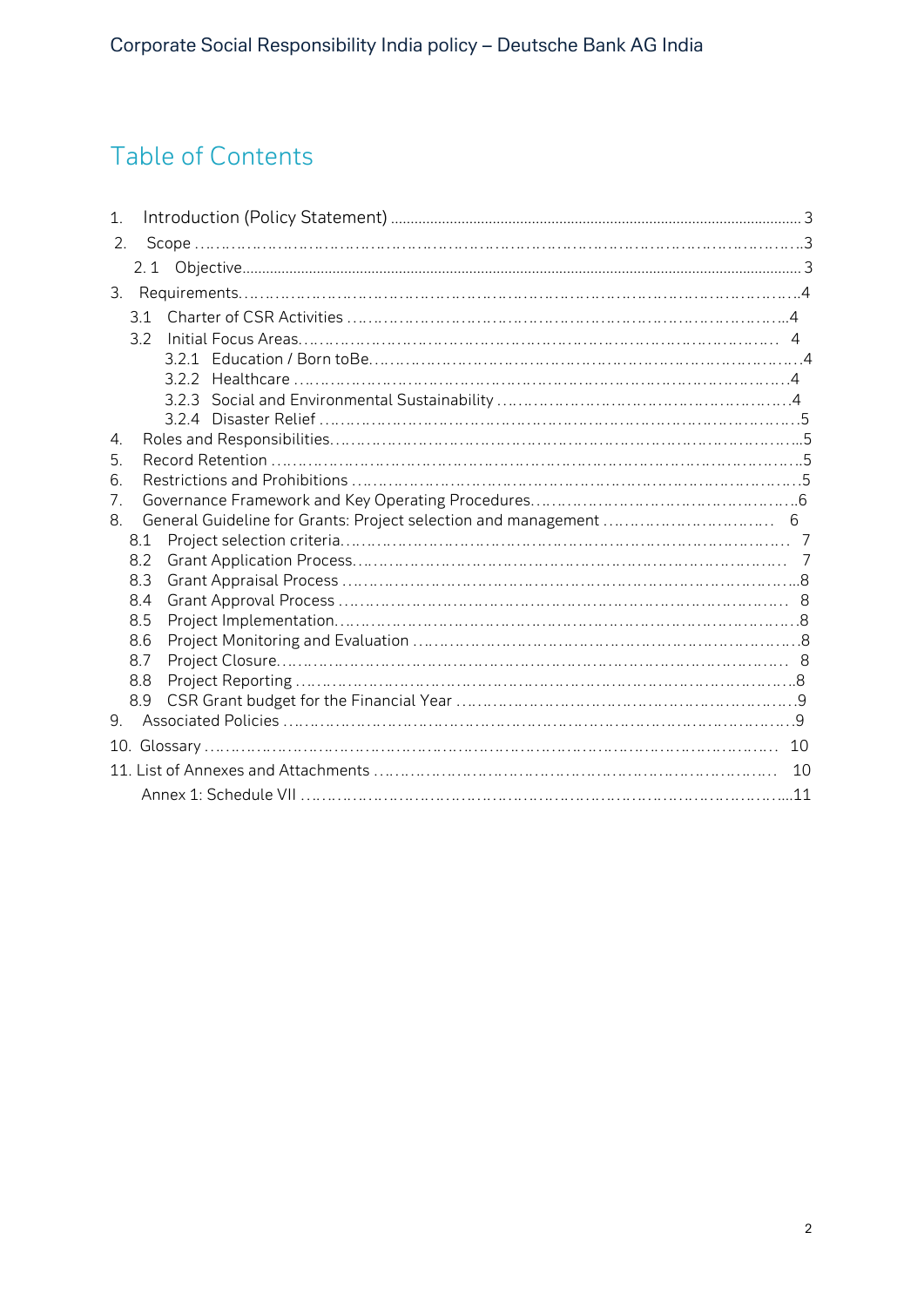#### <span id="page-2-0"></span>1. Introduction

The Corporate Social Responsibility (CSR) Policy (Policy) governs Deutsche Bank AG- India's ("DB") CSR activities in India.

As a responsible global corporate citizen, DB acts to enable communities and economies to prosper. DB supports education projects that empower the next generation to achieve their full potential and helps to remove social and economic barriers that hold them back. It assists enterprises that help to drive positive change in society to get off the ground and reach their next level. And it contributes to stronger and more inclusive communities through local provision to key concerns and by enriching the cultural landscape. DB does this together with like-minded partners from public and private sectors and with the commitment of its own highly-skilled workforce. It encourages its employees to volunteer and fundraise, and supports their efforts to make a difference.

Additionally, in case of natural and human disasters, DB may provide ad-hoc relief and support for long-term reconstruction efforts.

This Policy is in line with global and regional standards for all CSR related activities within Deutsche Bank Group. These standards are laid out in Principles for Corporate Citizenship – Deutsche Bank Group and the Donations Membership and Sponsorship (DMS) Policy. - Deutsche Bank Group

This Policy has been drawn up in line with the provisions of Section 135 of the Companies Act 2013 read with the Companies (Corporate Social Responsibility Policy) Rules, 2014 and Companies (Corporate Social responsibility Policy) Rules Amendment Rules, 2021 (collectively referred to as "the Act"). Accordingly, DB allocates 2% of its average net profits made during the 3 immediately preceding financial years for the notified CSR objects under the Act. The constitution of the CSR committee, formulation of the CSR policy, the CSR expenditure amount and guidance on monitoring the CSR projects are all in compliance with the Act. The "Branch Management Board" (BMB) assumes the role of the Board of Directors for DB in India and is responsible for implementation of this Policy.

#### <span id="page-2-1"></span>2. Scope

#### 2.1. Objective

This Policy defines the governance for all Corporate Social Responsibility-related activities by the DB in India, in order to maximize the benefits for the society, as well as to make CSR an integral part of the DB's narrative.

Whenever possible, the CSR function will join forces with other teams within Deutsche Bank Group to implement strategy-aligned activities across markets and to engage relevant stakeholders.

The broad objectives of this Policy are to:

- Establish uniform country-wide standards and procedures for the planning and implementation of CSR activities in India in line with Deutsche Bank Group's global requirements and also the Act so as to protect the Bank's reputation and prevent the breach of legal and/or regulatory requirements
- Ensure that all CSR activities are conducted in a transparent and efficient manner in compliance with local government regulations, Deutsche Bank's Group Communications & Corporate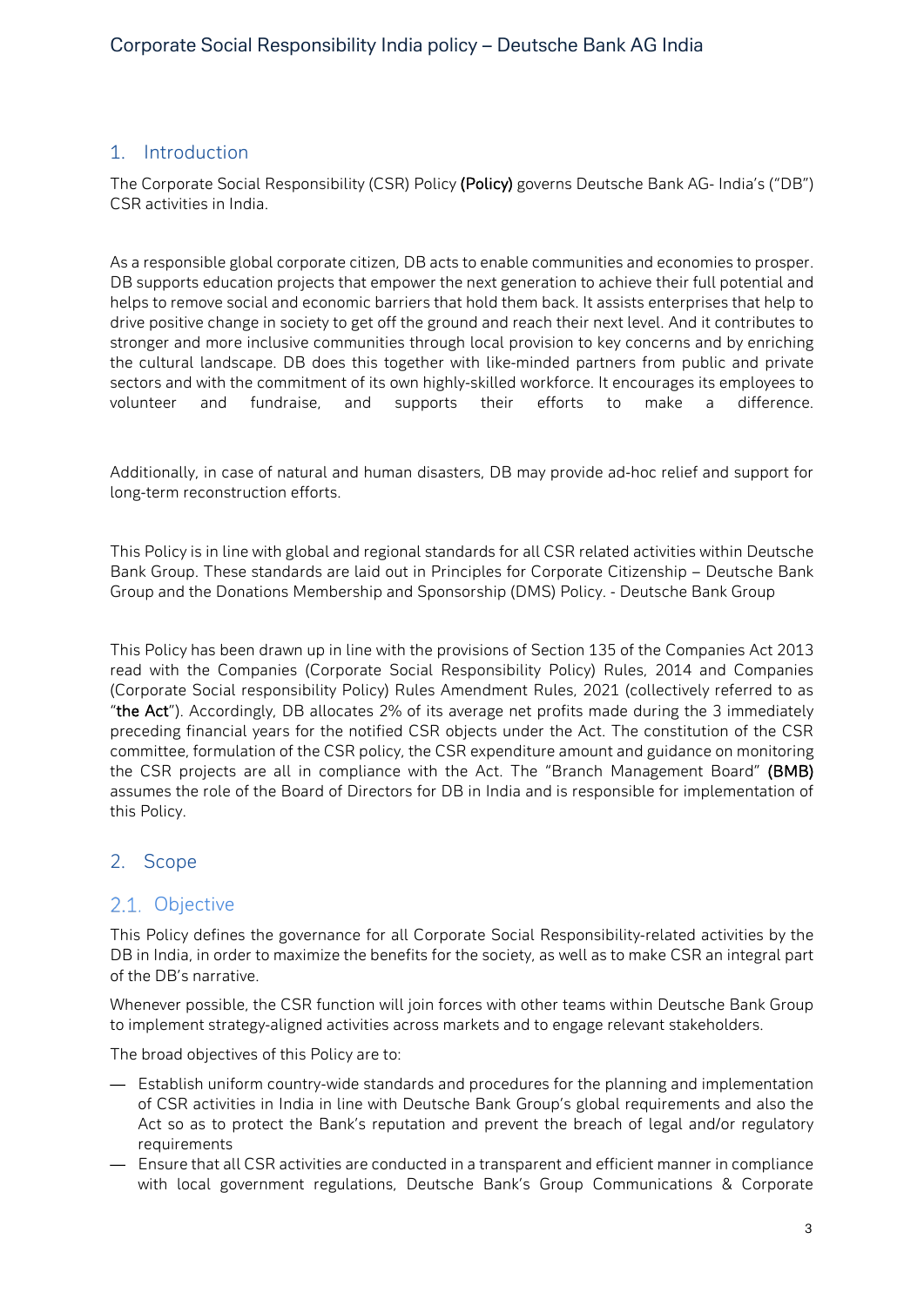Responsibility strategy, the Principles for Corporate Citizenship – Deutsche Bank Group, and any other relevant policies

#### 3. Requirements

#### 3.1 Charter of CSR Activities

DB notes the important developments in the field of CSR policy making in India and recognises the initiative taken by the Ministry of Corporate Affairs in identifying a list of activities eligible for being considered as CSR activities. Given the thorough listing of the activities, Deutsche Bank hereby adopts the same list as its broad charter of activities in India as listed in the Schedule VII under Section 135 of the Companies Act 135 (Annexure 1) read with the definition of "Corporate Social Responsibility" defined under Section 2 (d) of the Companies (Corporate Social responsibility Policy) Amendment Rules, 2021.

#### 3.2 Focus Areas

In India, the Branch will primary focus in the areas of Education, Healthcare and Social & Environmental Sustainability in order to create impact and achieve results. However, this will not preclude DB from supporting any CSR activity falling within the scope of Schedule VII of Section 135 of the Companies Act, 2013 if the activity is approved in line with the process stipulated in this Policy.

#### 3.2.1 Education

DB will work directly or with partners towards enabling underprivileged children and youth overcome poverty through education and to reach their full potential, by boosting their aspirations, improving their skill set and by making vocational training and job placements available to them. DB will work across the education continuum – primary, secondary and tertiary levels leading up to employability. DB will also work directly or with partners to provide life skills to children, youth and adults thereby boosting their confidence and improving their employability.

#### 3.2.2 Healthcare

DB will work directly or with partners towards providing end-to-end access to affordable and quality healthcare to children, youth and adults from socially and economically backward background. This includes preventive & early screening of diseases, curative & operative healthcare for fatal diseases as well as capacity building for hospitals & institutions.

#### 3.3.3 Social and Environment Sustainability

DB will work directly or with partners to develop sustainable ideas that drive social and environmental change for increasing the country's forest and water reserves and usage of renewable energy

- I. Community Conservancy: promote community conservancy as a win-win solution for reducing man-animal conflict and increasing forest cover
- II. Financial models: introduce new financing ideas in sustainability
- III. Renewable Energy: promote usage of environmental friendly alternate energy
- IV. Cleaner India: partner with partners on creating cleaner & greener cities & forests
- V. Water conservation: with a focus on clean drinking water and water for agriculture in drought hit areas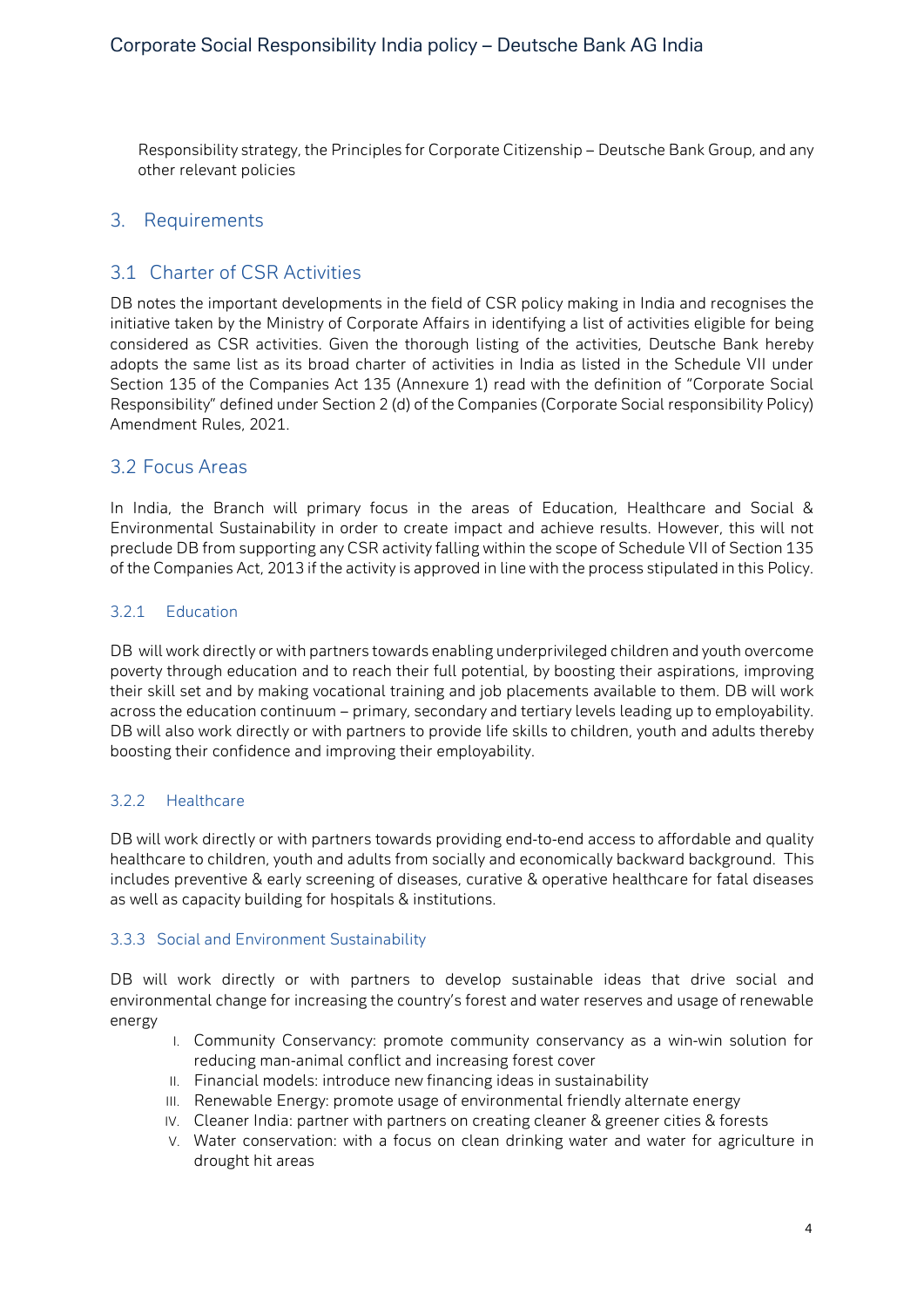#### 3.3.4 Disaster Relief

DB will also make funds available directly or through implementing partners to support natural disaster relief efforts as may be required in the country from time to time.

Preference will be given to local area(s), where DB /or other Deutsche Bank Group entities operate, after giving due consideration to the scope for CSR related activities in the said area(s).

#### 4. Roles and Responsibilities

This Policy applies to all employees of businesses, regional management and infrastructure functions (i.e. all employees) of DB in India.

The CSR Committee shall formulate and recommend to the BMB the list of CSR activities proposed for DB and the annual action plan for implementation of the CSR activities..

Individual employees must comply with the requirements of this Policy and supervisors are responsible for ensuring compliance.

Any employee who has knowledge of a potential or actual violation of this Policy must promptly report this to the CSR Committee according to the existing policy and guidelines.

DB requires transparency and integrity in all of its business dealings and this principle applies fully to all CSR activities as well.

#### 5. Record Retention

Records governed by this policy must be maintained in accordance with applicable DB's , local and/or divisional policies or procedures.

#### 6. Restrictions and Prohibitions

The following activities are prone to have a negative effect on DB's image and as a result should be avoided. DB will *not,* in its CSR activities:

- (a) Support organizations that discriminate on the basis of age, sex, race, religion, national origin, sexual orientation, or disability with respect to employment, volunteer participation, or the provision of services
- (b) Solicit financial support for politicians, candidates for political office or political parties. Political donations made by individual employees must not jeopardize the bank's regional and global reputation
- (c) Engage with organizations and programs that are adverse to DB , or that may involve a potential conflict of interest for DB ;
- (d) Reward, attempt to reward or to influence persons or entities that do business with, or are in a position to generate business for DB ;
- (e) Use any type of CSR activity in violation of local and international bribery and corruption and other financial crime laws, rules, regulations or internal DB policies and control

Note: DB can exclude certain types of organisations (e.g. political parties or activist organizations) to protect the bank's integrity and reputation.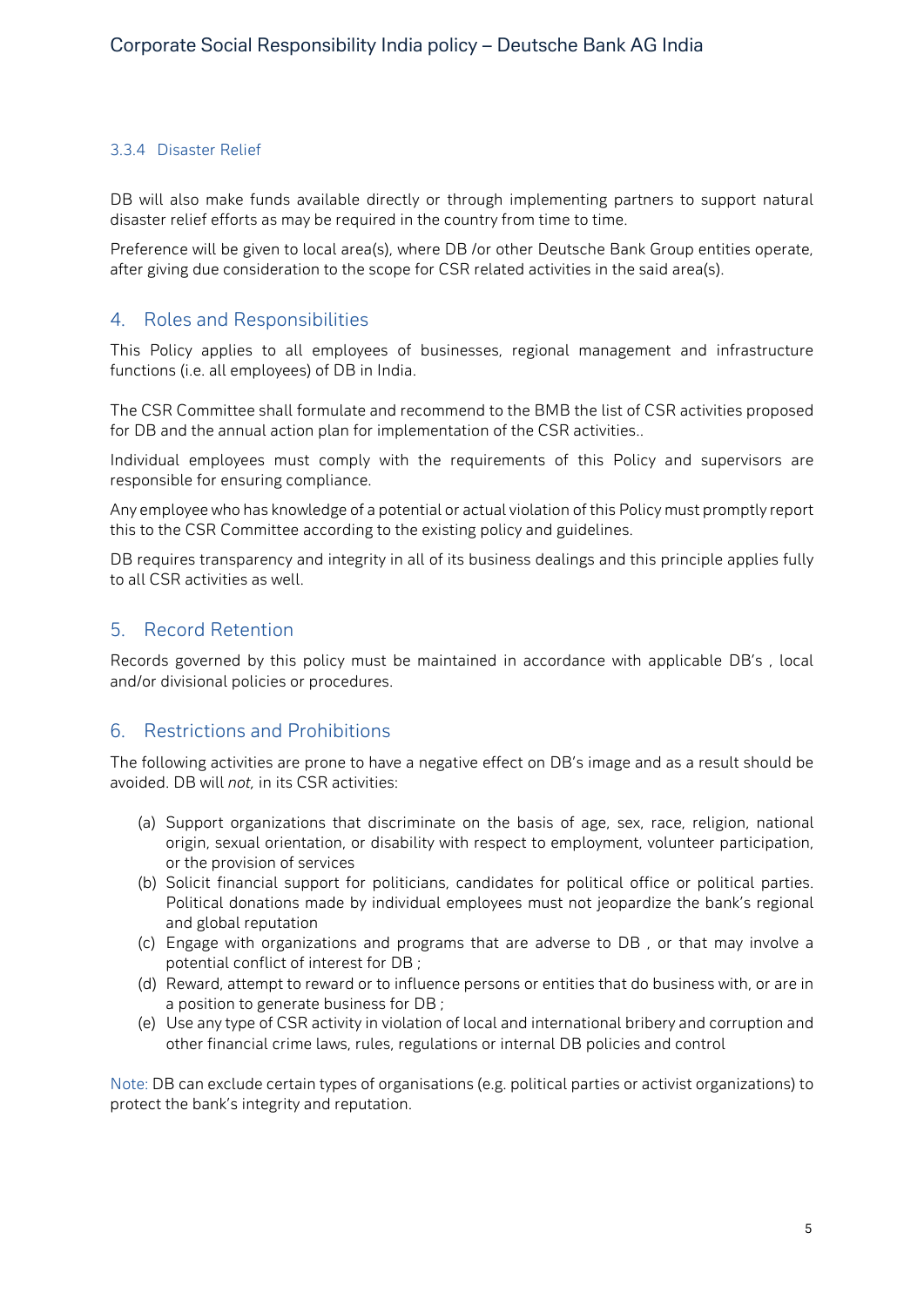# 7. Governance Framework / Key Operating Procedures

CSR Committee: DB will set up a CSR Committee of the BMB. This will be the apex body that will formulate and recommend to the BMB, an annual plan in pursuance of this Policy, which will include;

- the list of CSR Projects/Programmes that are approved to be undertaken;
- the manner of execution of these Projects/programmes;
- the modalities of utilisation of funds and implementation schedules of the CSR Projects/Programmes;
- Monitoring and reporting mechanism;
- Details of need and impact assessment.

The CSR Committee for DB for the Financial Year 2022-23 comprises of the following BMB Members:

- 1. Khurshed Dordi, Chief Operating Officer, India (Chairperson)
- 2. Avinash Prabhu, Chief Financial Officer, India along with
- 3. Ruchi Khemka, Head of Corporate Responsibility, India (Nominee of the Bank)

While the CSR Committee will be the apex body responsible for all financial decisions and programme approvals, it may work with relevant officers of the DB/group for effective and efficient management of the various programmes and attendant processes. Such officers will be responsible to and report to the Committee for all activities undertaken to implement/manage the approved CSR programme.

#### 8. General Guidelines for Grants: Project section and management

DB will work with non-profit organizations and agencies, meeting the criteria laid down in the Act read with the Companies (Corporate Social responsibility Policy) Amendment Rules, 2021 including any CSR Foundation set up by DB/ group, which directly or indirectly provide services and support to disadvantaged individuals, families and communities and who channel the funds to directly benefit the targeted beneficiaries. In general, all CSR activities which are not inconsistent with the provisions of the local laws should:

- reflect the DB's Corporate Social Responsibility strategy;
- promote best practices and provide initial funding for projects;
- enjoy high relevance in a defined target group and involve employees and other stakeholders wherever possible;
- provide for engaging communication and stakeholder involvement;
- involve a sustainable commitment and have a long-term effect on the community; and
- comply with all external relevant laws, rules and regulations of the respective jurisdiction, as well as internal policies

As a general rule, to be considered for a grant, a grantee is required to be a non-profit organisation, registered under the prescribed rules and regulations, with an established track record of minimum three years in undertaking similar programmes and projects meeting the criteria laid down in the Act read with the Companies (Corporate Social responsibility Policy) Amendment Rules, 2021, having the requisite FCRA registration and also having being registered with the Registrar of Companies.

Selected grantees will execute the projects funded by DB under a well laid out Memorandum of Understanding including terms of reference, clear roles and responsibilities and project criteria.

The partners will provide periodic progress reports and annually provide the following reports: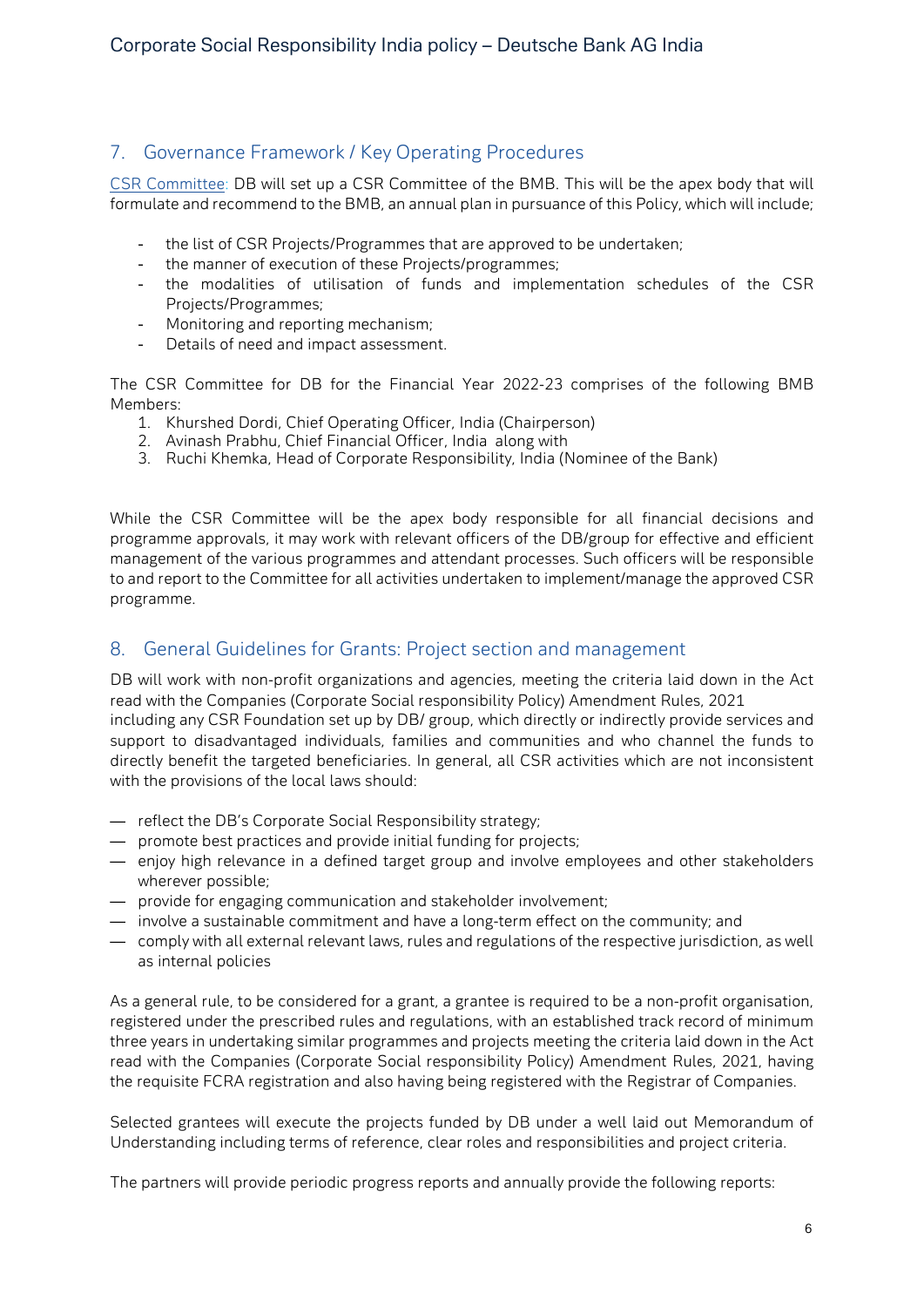- Funds utilisation report with supporting documents
- Beneficiary progress report
- Project impact report

#### 8.1 Project selection criteria

- I. Community impact: Do the proceeds benefit a broad community in a positive way and help the community move towards sustainable economic independence?
- II. Financial need: Has the proposal demonstrated that there is a real need for financial assistance for the project being proposed?
- III. Management capability: Does the current organisational structure reflect integrity and capability in administering the proposed programme in a fair and transparent manner?
- IV. Alignment of organisation: Does the beneficiary organisation have religious or political objectives or affiliations? Is the organisation secular in serving the broader community? Leverage potential: Does the project take advantage of opportunities to leverage DB's funding from other private, foundation and government sources to ensure sustainability of the programme?
- V. Inclusive growth: Does the organisation promote inclusive growth?
- VI. Innovative solutions: Is the project promoting innovative ways to provide long-term benefits?
- VII. Involvement potential: Can DB's staff be involved in volunteering activities in the project? Does the project aim at encouraging proactive engagement of community stakeholders in all development processes of the project?
- VIII. Measurable Results: The project should produce measurable results which must be quantifiable and have feasible monitoring and evaluation indicators that can be tracked
- IX. Sustainable: The project should have potential for replicability, scalability and sustainability
- X. Exit: The project should have a clear exit strategy

While the CSR Committee will have the primary responsibility to identify potential CSR projects/partners, the employees in general are also encouraged to suggest/refer projects and partners to the Committee.

Initial Screening: concerned officers of the DB/group will do an initial screening to establish minimum track record, general reputation, compliance status and alignment of a project to this Policy and other internal DB policies and controls.

Referral to the CSR Committee: once the initial checks are positive, the proposal will be referred to the CSR Committee for approval to invite the project/NGO to apply via the formal Grant Application process. An invitation to enter the formal grant application process does not imply that the project will be approved. This will be made clear to the applying NGOs.

#### 8.2 Grant Application Process

- I. Project applications should be made in a specified Grant Application Format
- II. Each request for approval should be made in a formal manner with original signatures and attachments for audit and record-keeping
- III. Each project should have provisions for monitoring and impact valuation and should provide periodic implementation reports
- IV. Each project application is evaluated on its own merits to be in compliance with our purpose and objectives
- V. Funding levels are flexible and are dictated by the needs of the organisation and funding availability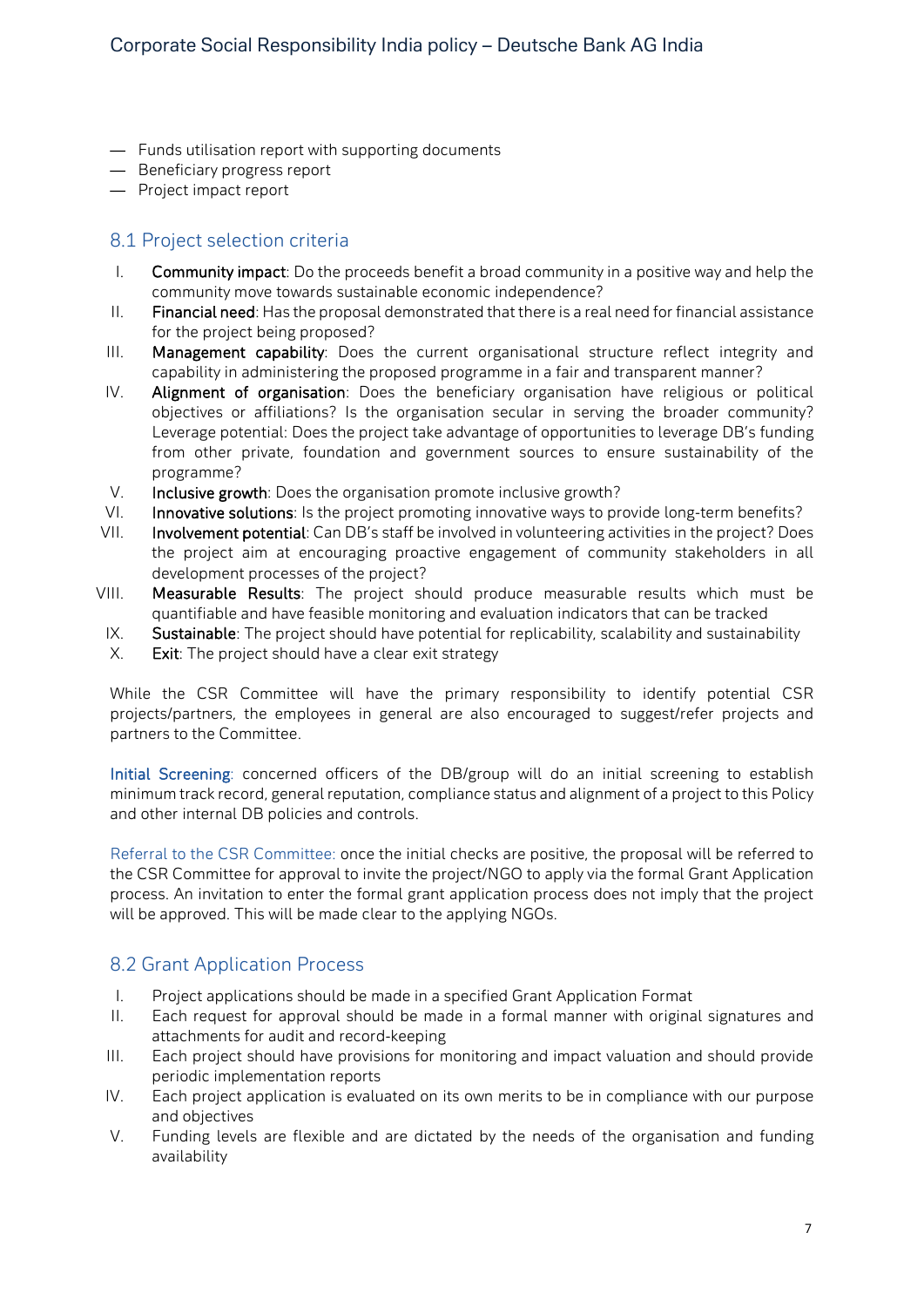# 8.3 Grant Appraisal Process

- I. The duly filled in Grant Application Form will be submitted to the Committee
- II. The Committee or a subset (as the supervising Manager for a particular Programme) may request further information and documentation, as appropriate
- III. Due diligence checks and reviews on the organisation including field visits will be performed to ensure that it meets the criteria of our selection
- IV. To mitigate reputational risks and ensure proper use of funds, a special screening may apply including those relating to anti-financial crime.
- V. A thorough appraisal of the project design and objectives will be performed to ensure its feasibility
- VI. The Committee or the Supervising Manager may ask for meetings with the Project representatives as part of its appraisal process

#### 8.4 Grant Approval Process

- I. Once a project is identified and the selection criteria are fully met, the final project proposal will be discussed by the full CSR Committee
- II. The Committee will review the project application and DB will have the right to approve/reject the proposal or ask for more information/amendments in the proposal
- III. Upon in-principal approval by the Committee subject to all internal DB controls being satisfied, the Branch will enter into an MOU with the applicant for the project
- IV. The proposed agreement will be sent to Legal, Compliance, Tax and where required to Anti-Financial Crime, for clearance. It will then be sent to the Committee for final approvals before it is presented to Finance for payment. CSR team will follow up for original copy of receipt or acknowledgement of payment.

# 8.5 Project Implementation

The CSR Committee will determine the execution modality of a selected CSR programme including the details relating to the time period/ duration over which the particular programme will be spread and depending upon the nature of the programme, the extent of coverage and the intended impact of the programme. The execution modalities will be incorporated in the MOU signed between the grantor and the grantee.

# 8.6 Project Monitoring and Evaluation

The CSR Committee will institute a transparent monitoring mechanism for implementation of the CSR projects or programs or activities undertaken by DB. The monitoring process will include the following:

- I. Regular reports by the Grantee funds utilisation reports, beneficiary progress report, intermediate and final impact reports, Audited annual reports
- II. Annual monitoring visits
- III. A separate project evaluation report.

# 8.7 Project Closure

All CSR activities must be documented and in line with the requirements of the Principles for Corporate Citizenship, the global DMS policy, the global Corporate Volunteering policy the parameters set out by Communications & CSR Business Management and the Archiving and Record Retention Policy and comply with Deutsche Bank Group governance standards (e.g. Code of Ethics, Compliance, Anti-Financial Crime)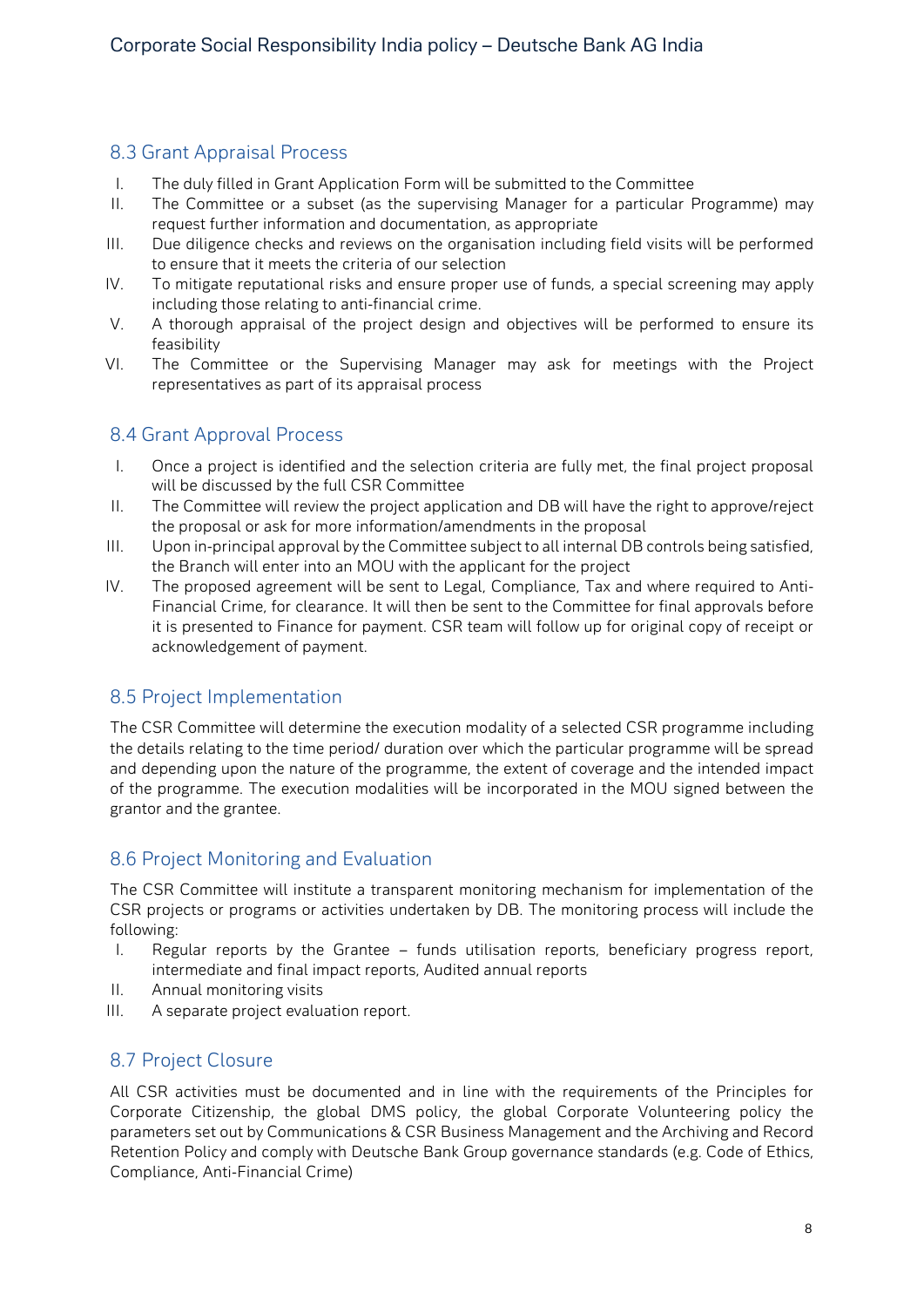# 8.8 Project Reporting

Half-yearly updates and an annual review of CSR projects will be sent to members of the CSR Committee and also furnished to the BMB.

DB will file with ROC an annual report of CSR activities undertaken along with the audited Financial Statements for the period under review.

#### 8.9 CSR Grant Budget for the Financial Year

For each financial year, the CSR Committee will recommend and the BMB will approve a CSR expenditure budget for DB calculated to be no less than lower of the limit set up under the Act.

The budget will be spent in the chosen projects under the following categories:

- 1. Education projects
- 2. Healthcare projects
- 3. Social & Environment Sustainability projects
- 4. Disaster Relief

The surplus, if any, arising out of the CSR expenditure shall also be expended in CSR activities as per this policy and such surplus shall not form part of business profits of the group or the respective group entity.

The CSR Committee will provide an annual plan providing details of the CSR spend for the year and the projects/NGO's selected for the purpose of the CSR contribution. Such annual plan shall be submitted to BMB for approval.

#### Associated Policies

Principles for Corporate Citizenship – Deutsche Bank Group

Donations, Memberships and Sponsorships Policy

Anti-Bribery and Corruption Policy

| Document Title:                   | Corporate Social Responsibility Policy - Deutsche Bank Group<br>companies in India |
|-----------------------------------|------------------------------------------------------------------------------------|
| English Title:                    | Corporate Social Responsibility Policy - Deutsche Bank Group<br>companies in India |
| Classification (Level):           | Public                                                                             |
| <b>Policy Producing Function:</b> | Corporate Citizenship                                                              |
| Portfolio Owner:                  | Lukas Kotulla                                                                      |
| Author:                           | Ruchi Khemka                                                                       |
| Approver:                         | Khurshed Dordi & Annie Yeo                                                         |
| Document Contact:                 | Ruchi Khemka                                                                       |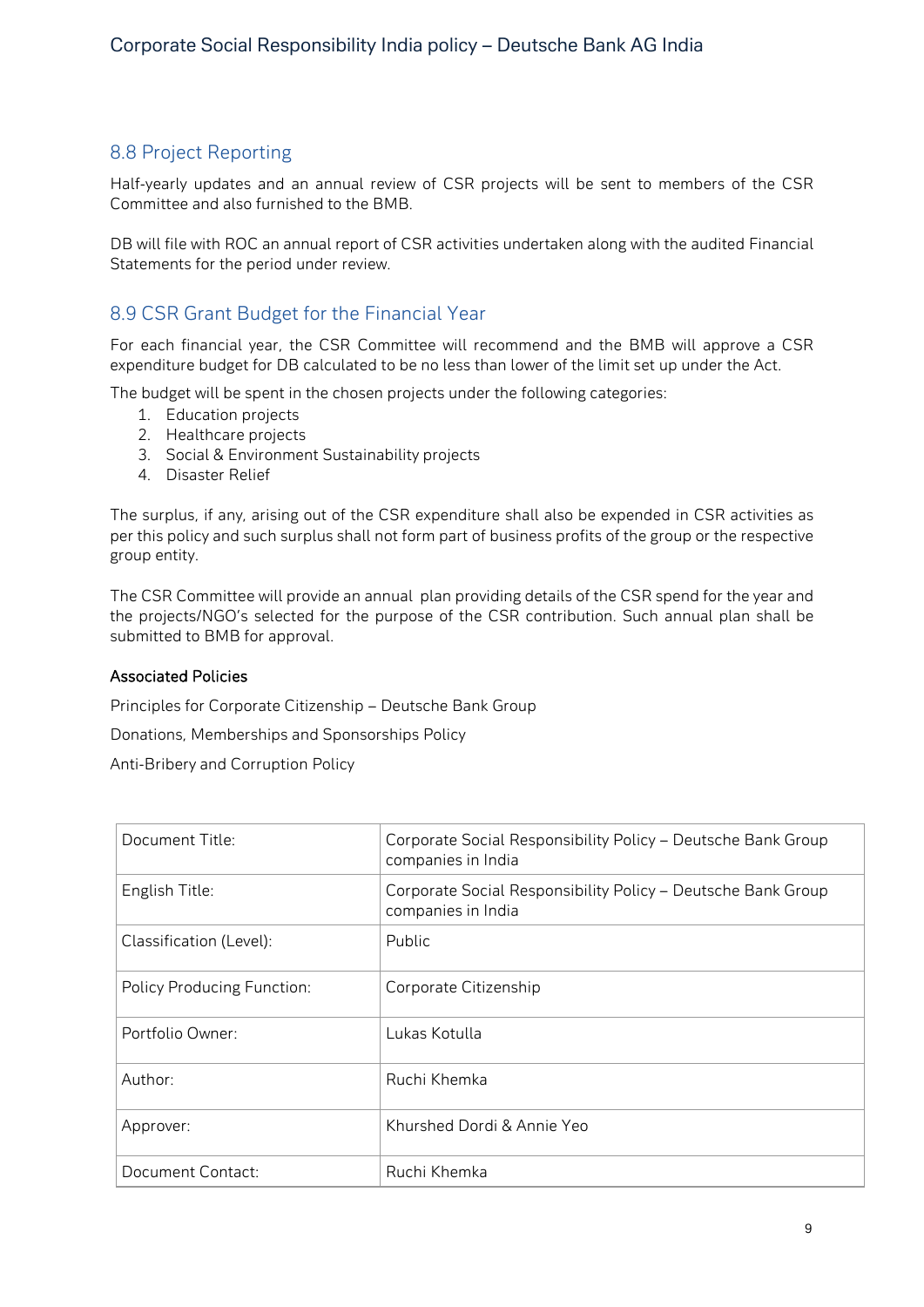# Corporate Social Responsibility India policy – Deutsche Bank AG India

| Geographic Applicability:        | India                                  |
|----------------------------------|----------------------------------------|
| Functional Applicability:        | Deutsche Bank Group Companies in India |
| Original Issue Date:             | November 2014                          |
| Last Review Date:                | <b>March 2022</b>                      |
| Next Review Date:                | 1st April, 2023                        |
| Version:                         | 1.5                                    |
| Language:                        | English                                |
| Translation:                     | No                                     |
| Legal or Regulatory Requirement: | Yes                                    |

# 9. Glossary

| Term                                                            | Definition                                                                                                                                                                                                                                          |
|-----------------------------------------------------------------|-----------------------------------------------------------------------------------------------------------------------------------------------------------------------------------------------------------------------------------------------------|
| Committee                                                       | Decision-making forum established pursuant to the "Committee Governance Policy<br>- Deutsche Bank Group" for a specific purpose and an unlimited period of time                                                                                     |
| DB AG                                                           | Deutsche Bank AG including its branches and representative offices                                                                                                                                                                                  |
| <b>Business Allocation Plan</b>                                 | Documents the allocation of responsibilities amongst the members of the<br>Management Board of DB AG                                                                                                                                                |
| DB Group                                                        | DB AG and Legal Entities in which DB AG (directly or indirectly) holds an equity or<br>voting capital share of more than 50%                                                                                                                        |
| Employee                                                        | Any individual with an employment contract directly with a Legal Entity of DB<br>Group                                                                                                                                                              |
| <b>Global Head</b>                                              | Employees with global responsibility for a Unit reporting directly to a member of<br>the Management Board of DB AG                                                                                                                                  |
| <b>Integrated Consequence</b><br>Management Framework<br>(iCMF) | Refers to the framework established and published by HR that helps managers and<br>employees in DB AG understand how positive and poor performance are<br>addressed, as well as how related controls work                                           |
| Legal Entity                                                    | DB AG and / or any of its Subsidiaries                                                                                                                                                                                                              |
| Management Board [of<br>DB AG]                                  | Governing body of DB AG responsible for managing DB AG                                                                                                                                                                                              |
| Subsidiary                                                      | Companies established pursuant to local laws and regulations of which Deutsche<br>Bank AG is the direct or indirect parent company with majority participation. This<br>will include any branches and representative offices of these Subsidiaries. |
| Unit                                                            | Refers to the organisational areas within DB Group, such as corporate divisions and<br>infrastructure functions, as per the DB Business Allocation Plan.                                                                                            |